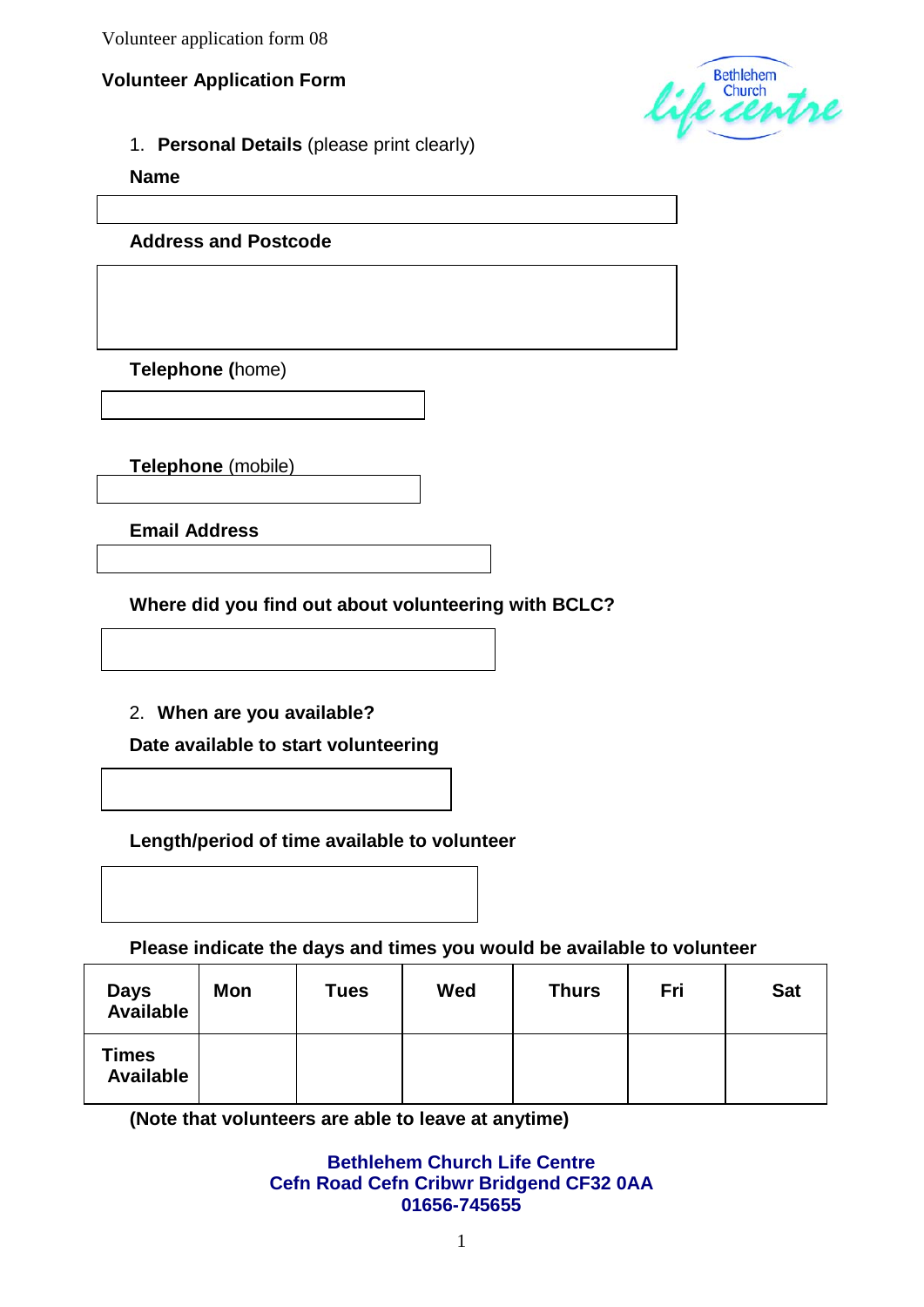Volunteer application form 08

**3. Additional Support**

**Please provide details of any support, adaptations or equipment you would require to help you volunteer?**

# **4. Work or Voluntary Experience**

**Please tell us about the kind of work you have done before, either voluntary or paid.**

## **5. Relevant qualifications, training or skills**

**Please tell us about your education, any courses or skills you have relevant to your role.**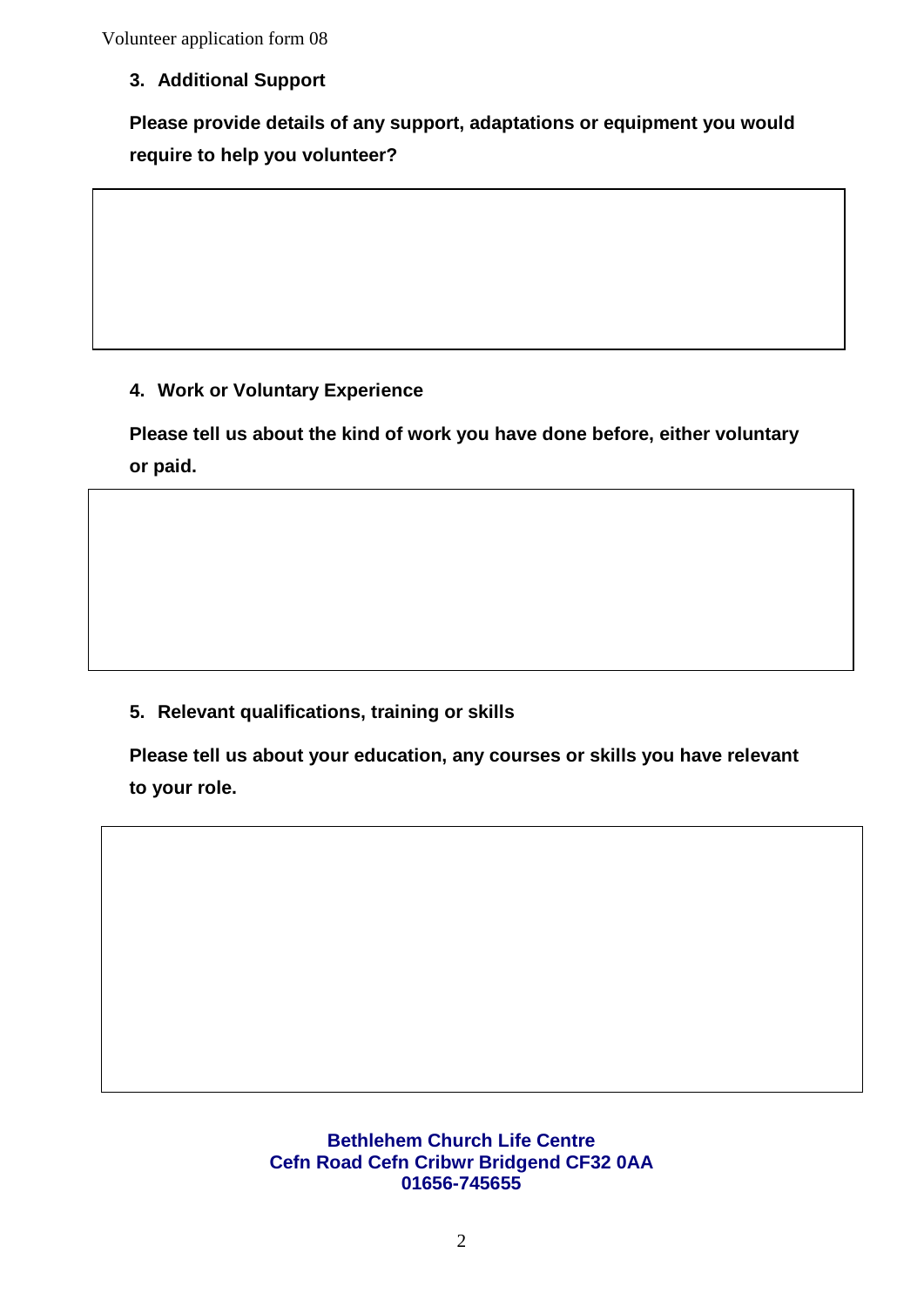**6. What would you hope to gain from your volunteering?**

## **7. Health**

**Please tell us about any disability or medical conditions you may have which you would want support with when volunteering for us. If you do not wish to declare, please tick the box** 

**8. Asylum and Immigration Act 1996: Most nationals of non EU countries need a work permit to take up unpaid voluntary work in the UK. Do you**  need a permit? Yes  $\Box$  No  $\Box$  please tick

### **9. References**

**Please name two people who we can contact for references. This can include no more than one reference from a close friend or relative or current or former employer, teacher/professional or person in authority. If you have a medical condition which would affect your skills or safe working and/or the welfare volunteers/employees, please nominate a referee we may contact who has input into your care (e.g. GP, Therapist)**